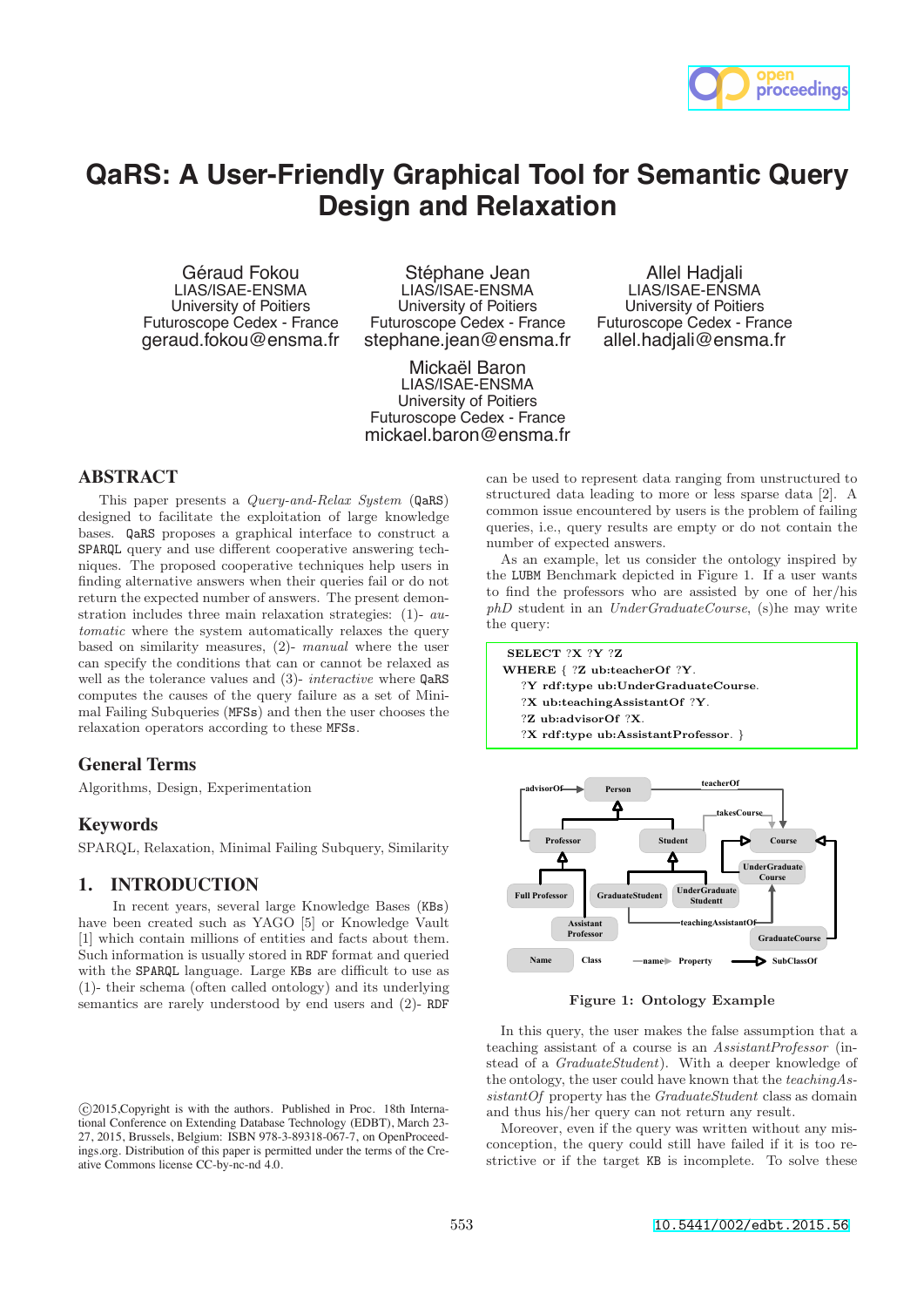problems, several works have proposed relaxation techniques for SPARQL queries (e.g., [3, 7]). But none of them proposes a simple and intuitive graphical system to build a SPARQL query and relax it with or without the help of the user. Conversely, several works have proposed graphical systems to query large knowledge bases (e.g., [8, 9]). But they do not support any cooperative query answering technique needed to return alternative answers to failing queries. The QaRS system described in this paper aims at filling this gap. First, the functionalities of this system and its architecture are discussed. Then, the demonstration scenarios that we intend to show the audience are presented.

# **2. QARS'S FUNCTIONALITIES**

The system we propose has three main functionalities, (i) a visual assistant for designing consistent queries, (ii) a visual help for queries relaxation and (iii) an explanation of both queries's failure and relaxation process.

### **2.1 Graphical query design**

The ontology browser panel displays the ontology as a graph (see Figure 2). As an ontology can be large, a search box with auto completion feature is available for finding classes and properties that will be used in the query. When a class or property is selected, the graph is centered around this concept to see all the related concepts.



Figure 2: QaRS Query Design Panel

The visual construction of a query is composed of three main steps:

1) dragging and dropping classes and/or properties from the ontology browser into the query panel. Dropping a class C in this panel creates a graph corresponding to the triple  $(?v_i \, rdf: type \, C)$  where  $v_i$  is a variable which has not been previously used in the query. In the same way, dropping a property P creates a graph showing the triple  $(?v_i \nvert P ?v_j)$ . 2) Linking the triple patterns defined in the previous step by identifying the variables that they share. This action is done by dragging a variable and dropping it into an other variable. It indicates that the two variables are the same. In this step, QaRS checks whether the query can return a result by testing its consistency w.r.t. the domain and range of the properties. In our running example, since we know that  $X$  is a teaching assistant of the course  $Y$ , according to the ontology, one can deduce that  $X$  can not be an  $\overline{AssistantProfessor}$ . So the last triple of this query leads to an inconsistency. As another example, the query Q:

SELECT ?X ?Y WHERE { ?X rdf:type ub:GraduateStudent. ?X ub:teachingAssistantOf ?Y. ?Y rdf:type ub:GraduateCourse. }

is consistent when it has only the first two triple patterns as depicted in Figure 3-(a) (there are graduate students who are teaching assistants). But when the last triple pattern is added, the query becomes inconsistent, i.e. it can not return any answer (graduate students can not be teaching assistants of a graduate course). In this case, QaRS alerts the users.

3) adding FILTER, OPTIONAL and/or UNION operators by selecting the components of the query on which they must be applied (a variable, a triple or a set of triples), right clicking on them and choosing the corresponding operators. Each one of these operators is graphically identified in the query by a specific color or component. The SPARQL query corresponding to the graphical query can also be displayed and the user can interact both with the textual or graphical query to edit it. Modifying the graphical query automatically changes the textual query and vis-versa.

#### **2.2 Query relaxation strategies**

Automatic relaxation. When executing the query designed in the previous step, the user can specify the minimum number, say  $k$ , of expected answers. If the query result does not have  $k$  answers,  $Q$ aRS considers it as a failing query and automatically relaxes it. Basically, this automatic relaxation process consists in computing a set of possible relaxed queries (see further) from the initial query, ordering them according to their similarities with the initial query and executing them following this order until the number of expected results is reached. If the result of a relaxed query is large, the answers are ordered according to their satisfaction degrees w.r.t. the initial query and then the user is provided with the  $top - k$  answers.

Manual relaxation. Users may have some constraints on the parts of the query that can be relaxed as well as on the tolerance values that are acceptable. They can manually specify these constraints in the design query panel. Three kind of constraints can be graphically defined by users. (i) Triple patterns that must not be relaxed. The user simply selects a subset of the query graph that must not be relaxed, right clicks on it and selects the corresponding option. (ii) Allowed classes (resp. properties) in the hierarchy of a class (resp. property) that can be used to relax the query. The user selects a class or property, right clicks on it and selects the relaxation option. The hierarchy of the class or property is then displayed and the user can select the classes or properties that can be used in the relaxation process (see Figure 3-(b)). In this step, QaRS checks that the selected classes or properties lead to a consistent relaxed query. (iii) Allowed values to relax filters. In a similar way as above, the user selects a filter that can be relaxed, right clicks on it and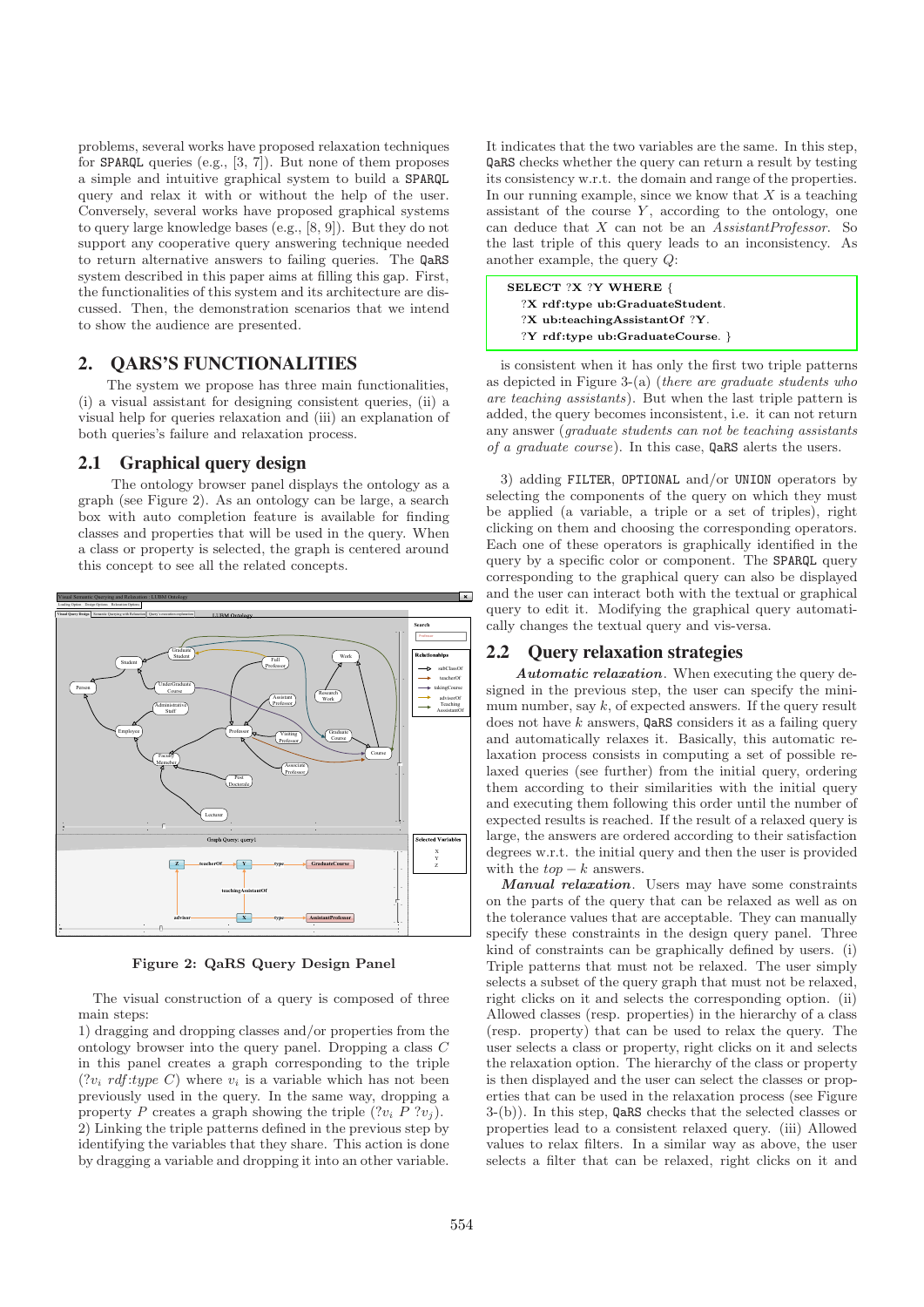

Figure 3: User interface of the System

selects the relaxation option. According to the datatype of the filter, a panel allows the user to define the tolerance values. Thanks to methods borrowed from fuzzy logic theory, one can obtain satisfaction degrees of the relaxed value of the filter. Finally, the user specifies the minimum number of expected results and executes the query. If the query fails, QaRS triggers the relaxation process while respecting his/her constraints (see Figure 3-(c)).

Interactive relaxation. In the previous scenario, the user does not know the causes of the failure of his/her query. QaRS can provide him/here with explanation. This explanation consists in displaying a set of Minimal Failing Subqueries (MFSs) [4] of the query. For the query Q (section 2.1), the cause of its failure is the subquery below.

#### SELECT ?X ?Y WHERE { ?X ub:teachingAssistantOf ?Y. ?Y rdf :type ub:GraduateCourse. }

Each MFS (i) is a failing subquery of the initial query and (ii) does not include a failing subquery. Thus, if the MFSs of a query are not relaxed, the initial query will never return non-empty answers. In this scenario, the relaxation process is a two-step procedure: (i) QaRS displays the set of MFSs of the query; (ii) the user can automatically or manually relax each MFS like in the previous scenarios. By default, QaRS proposes to make optional the triple patterns of the MFSs.

# **2.3 Explanation and customization**

Similarity is a key notion in QaRS. It is leveraged by the system, on the one hand, for measuring the similarity between the initial query and the relaxed ones and, on the other hand, for computing the satisfaction degrees of alternative answers returned w.r.t the initial query. The latter point allows to provide user with discriminated set of answers and then (s)he can select the  $top-k$  answers (where  $k$ is the minimum number of expected answers). As for query similarity, it helps users to rank-order the relaxed queries and choose an appropriate set of queries to be executed to obtain  $k$  answers. These executed queries can be seen as an explanation for the user to (progressively) reach the desired answers. As different similarity measures can be used to compute the similarity between two classes (or properties) of an ontology, relaxation performed by QaRS can be customized by selecting measures that fit best the user's needs.

# **3. SYSTEM ARCHITECTURE**

The architecture of QaRS is illustrated in Figure 4. It comprises two main parts. The first part includes two components: Graphical Design Of SPARQL Query (GDSQ) and SPARQL Query Analyzer (SQLA). While the second part, which is related to the core of query relaxation, is composed of four modules: Relaxation Operator Interpretor, Automatic Query Relaxation, MFS Engine for SPARQL Query and Ranking Alternative Answers Engine. The module Extended SPARQL Query Engine is an extension of standard SPARQL query engine which allows us to launch the relaxation process when the query at hand fails. This module also makes easy the integration of QaRS in any triplestore environment. Now, we provide details about each component of QaRS.



Figure 4: Architecture of QaRS

# *GDSQ and SQA modules*

GDSQ offers a user-friendly interface to assist users in the design and building of their SPARQL queries in a graphical and intuitive way. As for SQA module, which is an online analyzer, it checks on-the-fly the syntax and the consistency of the designed query. It also proposes auto completion and suggests concepts for designing the query.

### *Relaxation interpretor*

This module interprets each of the three relaxation operators studied in [3] and generates the corresponding set of relaxed SPARQL queries. GEN operator takes as input a concept  $C_i$  and a super concept  $C_f$ . The system generates SPARQL queries with  $C_i$  replaced by the classes in the path from  $C_i$